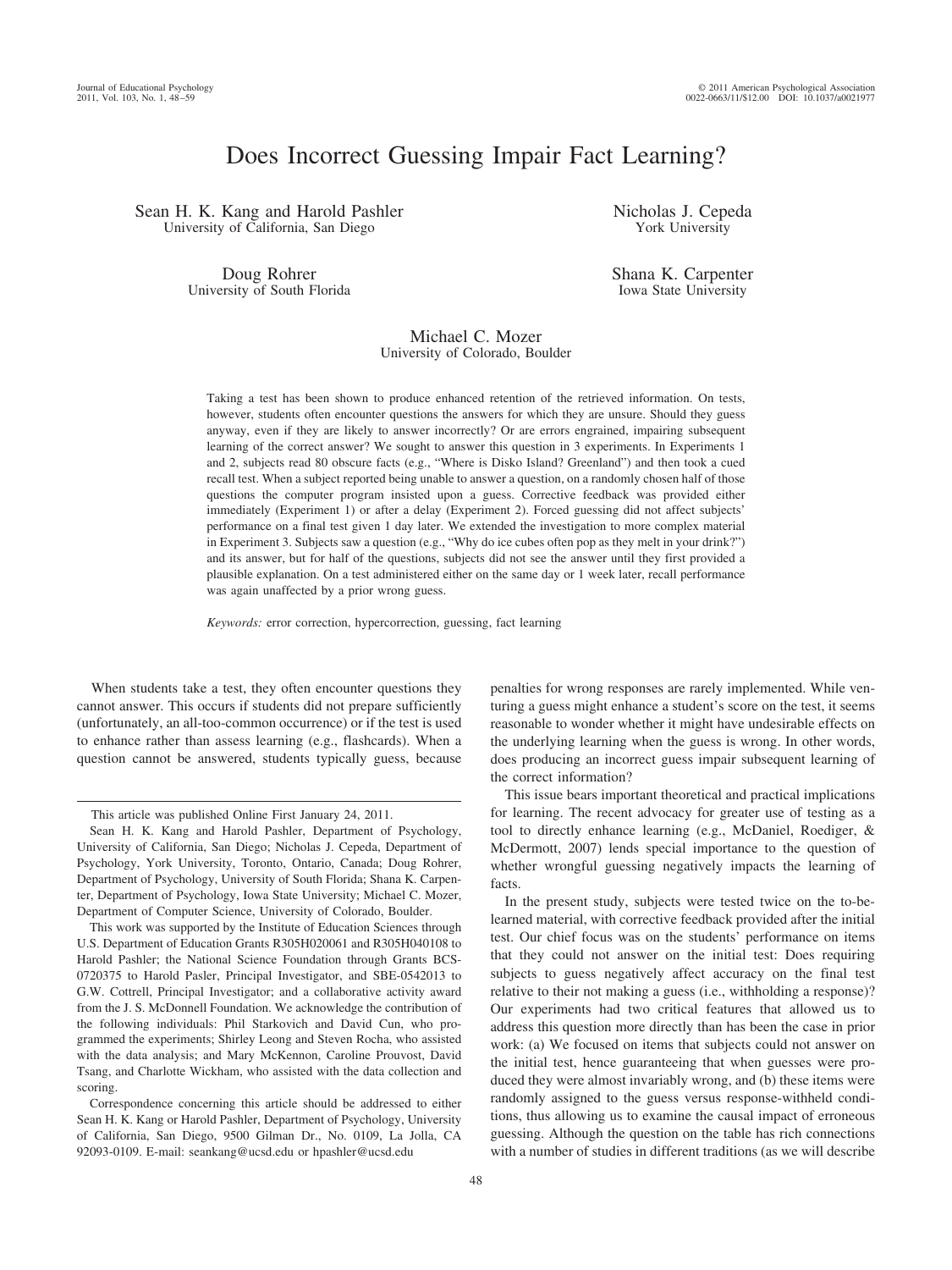later), it will be seen that there has been a lack of evidence that could resolve the question posed.

## **Previous Studies on Guessing**

To our knowledge, the earliest formal study on the effects of guessing was conducted by Forlano and Hoffman (1937), who compared the efficacy of two methods of learning foreign language vocabulary. Third- to eighth-grade children were taught the meaning of 40 Hebrew words. For half the words, subjects were cued with the Hebrew word and had to guess the English translation before being told the correct answer. For the remaining words, they were simply told the correct translation without having to first make a guess. Forlano and Hoffman found that on a cued recall test given immediately after the learning phase, performance was significantly worse in the guessing condition. (They repeated the same test 2 days later to assess delayed retention, and the same effect was observed; of course, performance on this second test was contaminated by the earlier test.)

It would be premature to conclude that erroneous guessing impedes subsequent learning on the basis of this study. In their article, Forlano and Hoffman (1937) omitted potentially important details of their classroom experiment— e.g., whether subjects had the same amount of time to process the correct answer across the guessing and no-guessing conditions—and so it is impossible to know whether their finding was the result of a procedure that might have unintentionally placed the guessing condition at a learning disadvantage.

Instead of wrong guesses interfering with the learning of foreign vocabulary, Parlow and Berlyne (1971) showed that the opposite can occur: In situations where the guessing was constrained (i.e., subjects were cued with the foreign word together with its appropriate category), guessing (even though rarely correct) enhanced performance; the authors hypothesized that the guess served as an effective mediator between the stimulus (the foreign word) and the correct response. Although the study is intriguing, it involved a constrained form of guessing that differs from the guessing that would take place in the typical testing situation.

Guessing has also been examined in cases in which guesses are elicited prior to any instruction ( *prequestioning*). Berlyne (1954b, 1966) found that forced guesses to "prequestions" improved retention of the information. He argued that guessing enhanced curiosity about the topics and offered some evidence from subjects' self-reports that was consistent with this interpretation (cf. M. J. Kang et al., 2009). Berlyne (1954a) hypothesized that curiosity is a drive that is satiated by correct knowledge, which causes the correct answer to be better learned than it would be if curiosity were not aroused. More recently, similar positive effects of prequestioning were also reported by Kornell, Hays, and Bjork (2009) and by Richland, Kornell, and Kao (2009).

While the findings of these studies on prequestions or pretests seem to suggest that guessing may not harm (and might even enhance) learning, what was compared in the studies was the effect of being asked a (hard-to-answer) question versus not being asked the question at all. Such comparisons do not directly address the question of whether wrongful guessing harms subsequent learning, and extant data cannot provide a clear answer due to factors like the conflation of commission and omission errors (i.e., producing a response that is wrong as opposed to leaving an answer blank) on the pretests and item-selection artifacts when the analysis is conditionalized on a subset of items. By contrast, our focus in the current article was the causal impact of requiring a learner who has been asked a difficult question to guess the answer when he or she does not know it.

#### **Theoretical Perspectives on the Effects of Errors**

The learning theorist Edwin Guthrie (1942) is famous for asserting that people learn only by doing: "A student does not learn what was in a lecture or in a book. He learns only what the lecture or book caused him to do" (p. 55). Consequently, according to Guthrie, making an error stamps in undesirable stimulus–response associations. Guthrie assumed that this would happen even when the learner recognized that he or she had made an error. The idea that producing errors has undesirable consequences was also advocated by researchers in the Skinnerian tradition (e.g., Taber, Glaser & Schaefer, 1965). Skinner (1958) nicely summed up the behaviorists' advice in an article on teaching machines: "It is a salutary thing to try to guarantee a right response at every step in the presentation of a subject matter" (p. 975).

A teaching approach designed to minimize errors has been formalized in a training procedure referred to as *errorless learning*. This technique, which originated in the animal learning domain (Terrace, 1963), has been applied with apparent benefits in the rehabilitation of individuals with memory impairments. A typical errorless learning study involves some form of paired-associate learning. For subjects in the control learning condition, learners might be presented with a cue and asked to guess the identity of the target (which usual results in errors) before the correct target is revealed. In the errorless learning condition, learners do not have to guess (thus avoiding errors); they are simply presented with the cue and the correct target. On a subsequent test, performance is sometimes found to be enhanced by training in the errorless condition (e.g., Baddeley & Wilson, 1994; Squires, Hunkin, & Parkin, 1997).

From the errorless learning literature, one might hypothesize that erroneous guesses on a quiz should lead to poorer learning of the correct answer. It should be noted, however, that the learning that occurs in studies of errorless learning is often thought to be primarily dependent upon implicit memory processes (e.g., Anderson & Craik, 2006; Evans et al., 2000) rather than explicit declarative memory. It is therefore unclear whether the benefit of errorless learning generalizes to the normal population and to tasks in which respondents rely chiefly upon explicit memory (e.g., fact learning).

Contemporary computational models of learning and memory do not offer strong predictions concerning the effect of erroneous guessing on learning. From a modeling perspective, the training paradigm used in experimental studies is best characterized as *supervised learning*, where the teacher provides the correct response to the learner, as opposed to reinforcement learning, where the teacher provides only evaluative feedback, or unsupervised learning, where no feedback whatsoever is provided. The effect that commission errors have on learning depends not so much on the computational model per se but on assumptions concerning how self-generated responses influence learning. From a Guthrian perspective, one might suppose that responses produced by a learner serve as a self-generated supervision signal for training in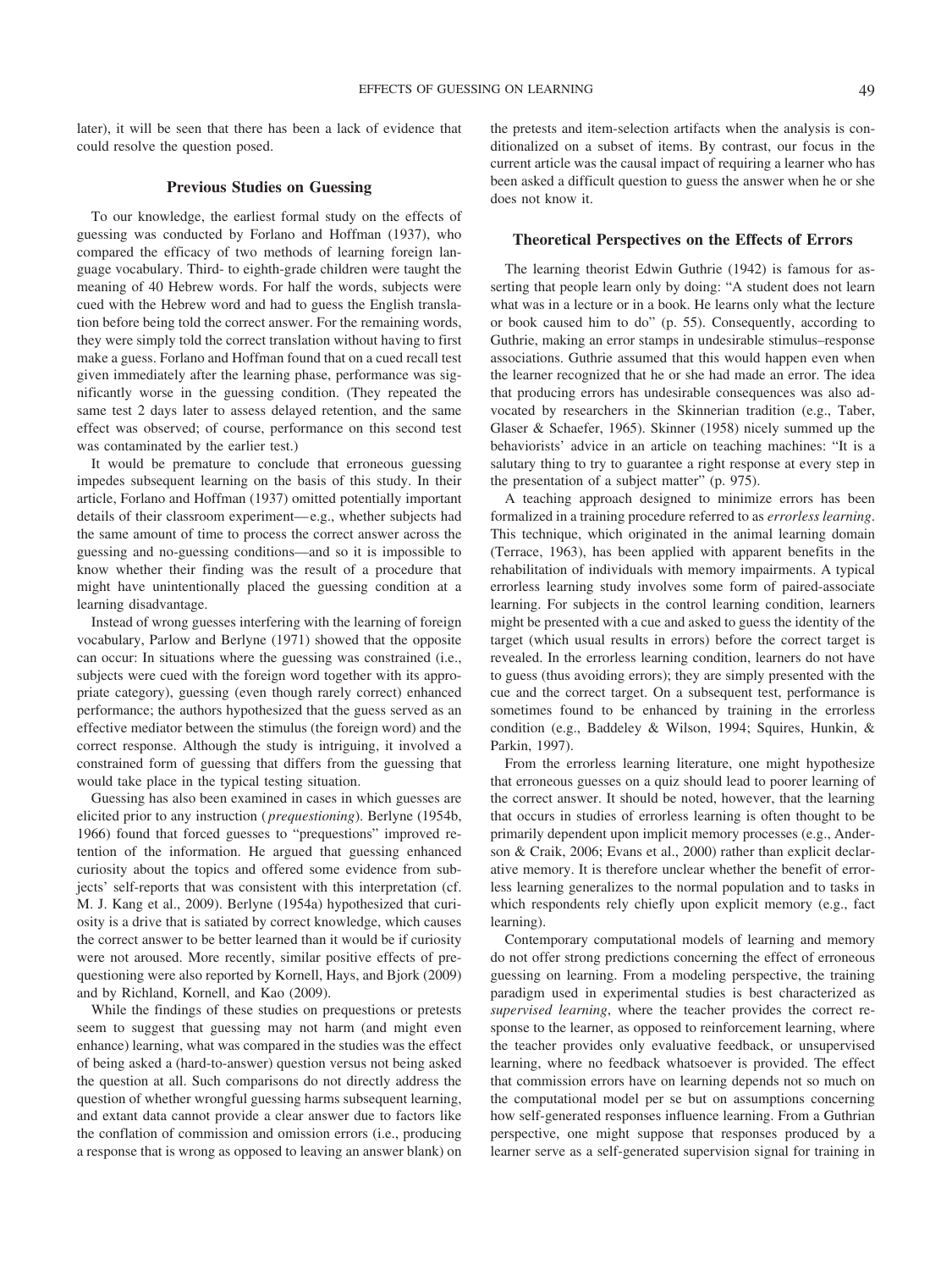much the same manner as do target responses provided by the teacher, resulting in strengthening of both the incorrect and correct responses on a commission trial. According to such a hypothesis, errors of commission should result in poorer memory of the correct answer than errors of omission.

However, errors of commission have value according to some models of learning. In an error-correction framework (e.g., Rescorla & Wagner, 1972; Rumelhart, Hinton, & Williams, 1986), the error signal used for learning is based on the difference between the actual response produced by the model and the target response provided by the teacher. Without the availability of the actual response, error-correction learning is reduced to the less powerful Hebbian associative strengthening. In a theory of learning, it reasonably might be supposed that unless a learner is forced to guess a response explicitly, the error signal could not be computed. Mozer, Howe, and Pashler (2004) used this assumption in their model to account for the benefit of testing over restudying on later retention (which will be elaborated on in the next section). According to this assumption, being forced to guess, even when incorrect, will facilitate learning.

To summarize, modern models of associative learning could predict (a) a cost of commission errors relative to omission errors, if the error response serves as a self-generated teaching signal; (b) a benefit of commission errors, if the process of generating the response serves to obtain a more meaningful corrective training signal; or (c) no effect of commission errors, if the cost and benefit roughly cancel each other out. Alternatively, no effect is predicted if learners discount their low-confidence guesses and thereby prevent either Guthrian strengthening or the use of the response to generate a corrective training signal.

#### **Practical Concerns About Errors and Testing**

In addition to the potential for increasing theoretical understanding of the role of errors in learning, our other goal in the present study was to determine what advice should be provided to students and teachers regarding the effects of guessing in practical contexts. A wealth of evidence has demonstrated that taking a test typically produces better retention of the material than restudying or rereading (for a review, see Roediger & Karpicke, 2006). Research on the testing effect has led to strong advocacy for greater reliance upon quizzing to aid student learning (Roediger, Agarwal, Kang, & Marsh, 2009). Moreover, it has been advocated that, in order to maximize learning, a test should require effortful retrieval (e.g., short answer tests tend to be more effective than multiple-choice tests) and be followed by corrective feedback (e.g., S. H. K. Kang, McDermott, & Roediger, 2007).

One likely consequence of using open-ended test questions to enhance learning is, of course, an increase in errors. If a student is unsure of the answer, should he or she guess or simply refrain from answering? A direct investigation of this issue has become timely, given the current advocacy of testing as a tool to enhance learning (e.g., McDaniel et al., 2007; Roediger & Karpicke, 2006). In addition to test-based learning strategies, deciding whether to guess or not commonly arises in daily life. For example, when one is not sure how to spell a word or cannot think of someone's name, one can either guess or withhold a response until reliable information is available. One factor that can be weighed into such decisions is whether the act of guessing will interfere with later learning of the correct information.

Remmers and Remmers (1926) first raised the possibility that the lures on true/false tests— generally constructed to seem plausibly true—might lead to the learning of false information, referring to such an outcome as the *negative suggestion effect*. Indeed, there is evidence demonstrating that (false) statements presented as lures on a test are later judged as more true, relative to novel statements (Toppino & Brochin, 1989; Toppino & Luipersbeck, 1993). More recently, Roediger and Marsh (2005) showed that lures on a multiple-choice test sometimes do intrude on a subsequent cued recall test— especially lures that were erroneously endorsed as correct on the earlier test. It would seem plausible that the same thing could occur for erroneous information that was self-generated by the test-taker (i.e., wrong guesses on a recall test). If this were indeed the case, students would need to be cautioned against being too liberal with guessing in their testtaking behavior.

#### **Summary**

The review of the pertinent prior research reveals disparate findings, precluding one from drawing strong conclusions about the effects of erroneous guessing on learning. On the one hand, there is some evidence that wrong guesses interfere with subsequent learning, in line with Skinnerian principles postulating that it is easier to learn a desired response by encouraging responses that are close approximations of it (*shaping*) than by eliciting incorrect responses followed by correction. On the other hand, there is evidence pointing to the benefit of prequestions for learning, even though prequestions are likely to elicit wrong guesses.

In evaluating the prior literature, one should keep in mind that most of these studies were not designed specifically for examination of wrong guesses and their possible impact on subsequent learning; thus, one is left with mostly post hoc analyses from which to derive clues. In order to determine whether incorrect guessing impairs explicit fact learning, additional investigation with designs that avoid some of the ambiguities of past studies is needed.

## **Present Experiments**

Because test takers usually have some exposure to the material before taking the test, our first two experiments did not rely on the prequestioning or pretesting procedure that predominated in the previous research. Instead, subjects in Experiments 1 and 2 first read 80 obscure trivia facts and were then tested on these facts. When the subject indicated that "I have no idea," with a 50% probability, he or she was then required to produce an answer. Regardless of whether a forced guess was required, the subject was always shown the correct response to each item. Subjects returned the next day and were tested on all items without feedback.

This design allowed us to pose a number of unanswered questions about the effect of guessing. First, we could compare performance on (a) trials where the subject spontaneously answered and was wrong; (b) trials where the subject responded correctly; and (c) trials where the subject did not spontaneously answer. Interference theory would seem to suggest that guessing wrongly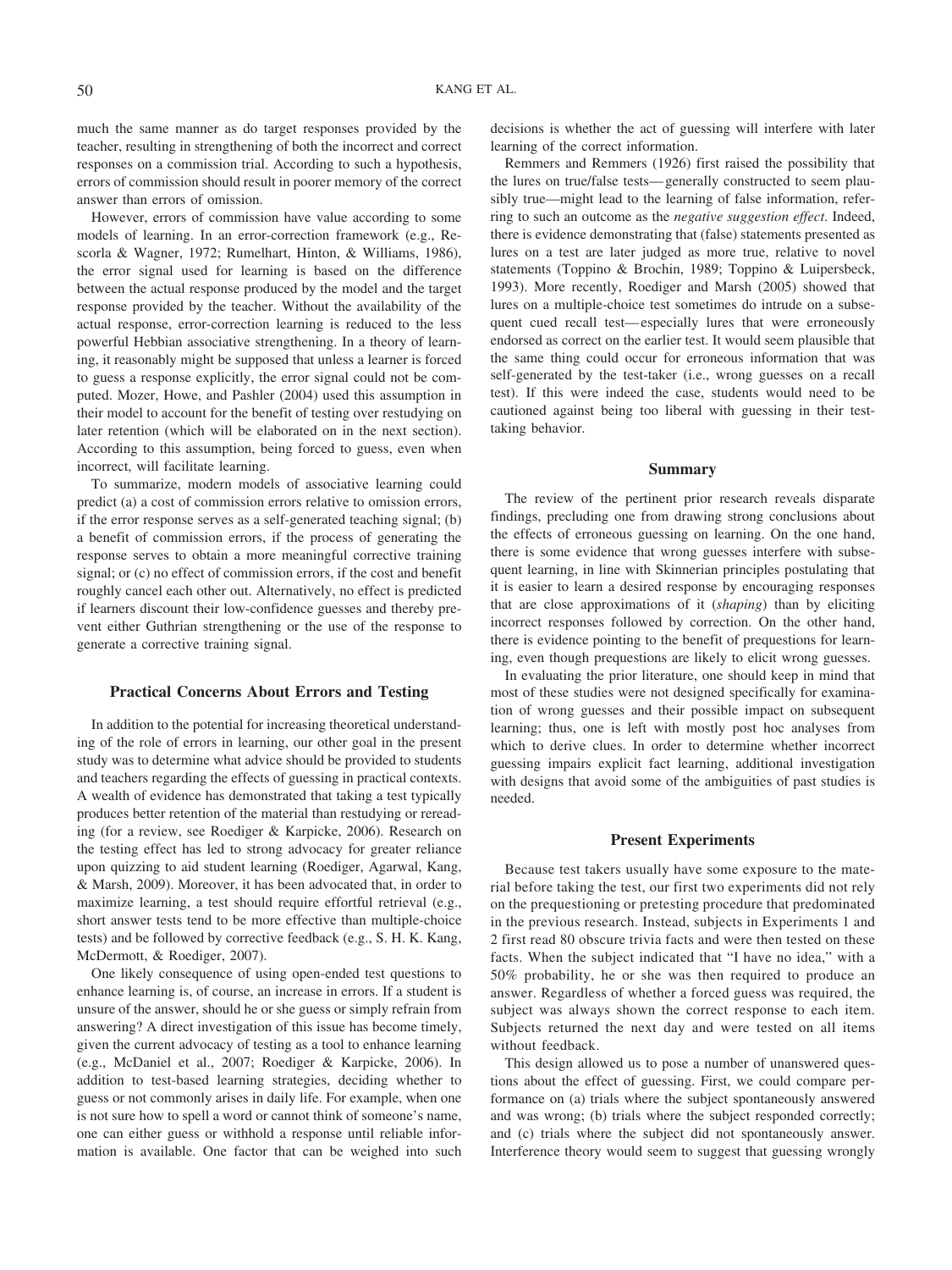(an *error of commission*) would be associated with worse performance on that item the following day, because the erroneous answer would need to be unlearned. Second, and perhaps most pertinent to the primary aim of this study, we could examine whether being forced to guess affected the degree of learning seen the following day.

In Experiment 3, we extended the investigation to the learning of complex phenomena, where the correct answer consisted of a short paragraph rather than a single word or phrase. Subjects learned the explanations for 12 scientific or historical phenomena that were generally unknown to college students. For half of the phenomena, subjects were asked to provide a plausible explanation before they were shown the correct answer (i.e., similar to the pretesting method used in previous research). For the remaining phenomena, subjects saw the correct explanations without having to first provide a guess. A final recall test was administered after a delay of 10 min or 1 week.

The Skinnerian account—according to which the production of an erroneous guess strengthens learning that will compete with correct learning triggered by the corrective feedback— obviously implies that forced guessing will be harmful, assuming that it often elicits an error (as the data will show).

#### **Experiment 1**

#### **Method**

**Subjects.** Sixty-five undergraduates participated in a twosession experiment.

**Stimuli.** A list of 80 not-well-known facts was assembled. For each fact, there was a corresponding question and correct answer. For example, one fact was "Richard Nixon set up the only hamburger stand in the South Pacific during World War II," and the corresponding question was "Who set up the only hamburger stand in the South Pacific during World War II?"

**Design and procedure.** The procedure is illustrated in Figure 1. Subjects attended two sessions separated by 1 day. The first session was a training session consisting of a presentation of every fact followed by a test on every fact. The 80 facts appeared in a random order (4 s each), and subjects were instructed to study them for a later test. Prior to the test, subjects were told if they could not answer a question, the computer would sometimes insist that they respond. Subjects also were asked not to give a "joke answer" when they were forced to guess (which they sometimes did in our pilot studies). Each of the 80 facts was tested one at a time, in a random order different from the presentation order. For each test question, the subject was given the opportunity to click on the statement "I have no idea." If the subject did respond with an answer, he or she was required to indicate his or her confidence in the accuracy of the response by clicking one of five confidence values ranging from *very low* to *very high*. When the subject clicked on "I have no idea," the computer randomly determined (with probability of .5) whether the item would be assigned to the forced-guess condition (in which case the subject was required to make a guess), or the skip condition (in which case the subject was not required to guess). In every case, the computer then provided both the question and the correct answer for 1 s.



*Figure 1.* Basic procedure on Day 1 and Day 2 of Experiments 1 and 2.

On the second day, subjects received a final test on all the items (order randomized). Subjects were required to provide an answer to every question, and no feedback was given.

#### **Results and Discussion**

Each of 65 subjects was tested on 80 items, except for one subject who was tested on only 79 items due to computer malfunction, resulting in a total of 5,199 items tested. The alpha level for all analyses was set at .05.

**Initial test (Day 1) performance.** On Day 1, subjects voluntarily answered approximately 69% of all trials (3,590 of 5,199). On the remaining 31% of trials where subjects reported having "no idea" of the answer, the computer required subjects to make a guess on 804 trials (15.5%) and did not require a guess on 805 trials (15.5%).

Of the 3,590 responses produced voluntarily, 2,151 (59.9%) were correct. On the other hand, forced guesses were very rarely correct. Of 805 forced guesses, only 11 (1.4%) were correct. In short, when subjects reported that they had "no idea," they were generally correct in this assessment.

**Response confidence and initial test (Day 1) performance.** When subjects. responded voluntarily, they indicated their confidence, and the distribution of these ratings and their associated mean accuracy are shown in Table 1. A link between confidence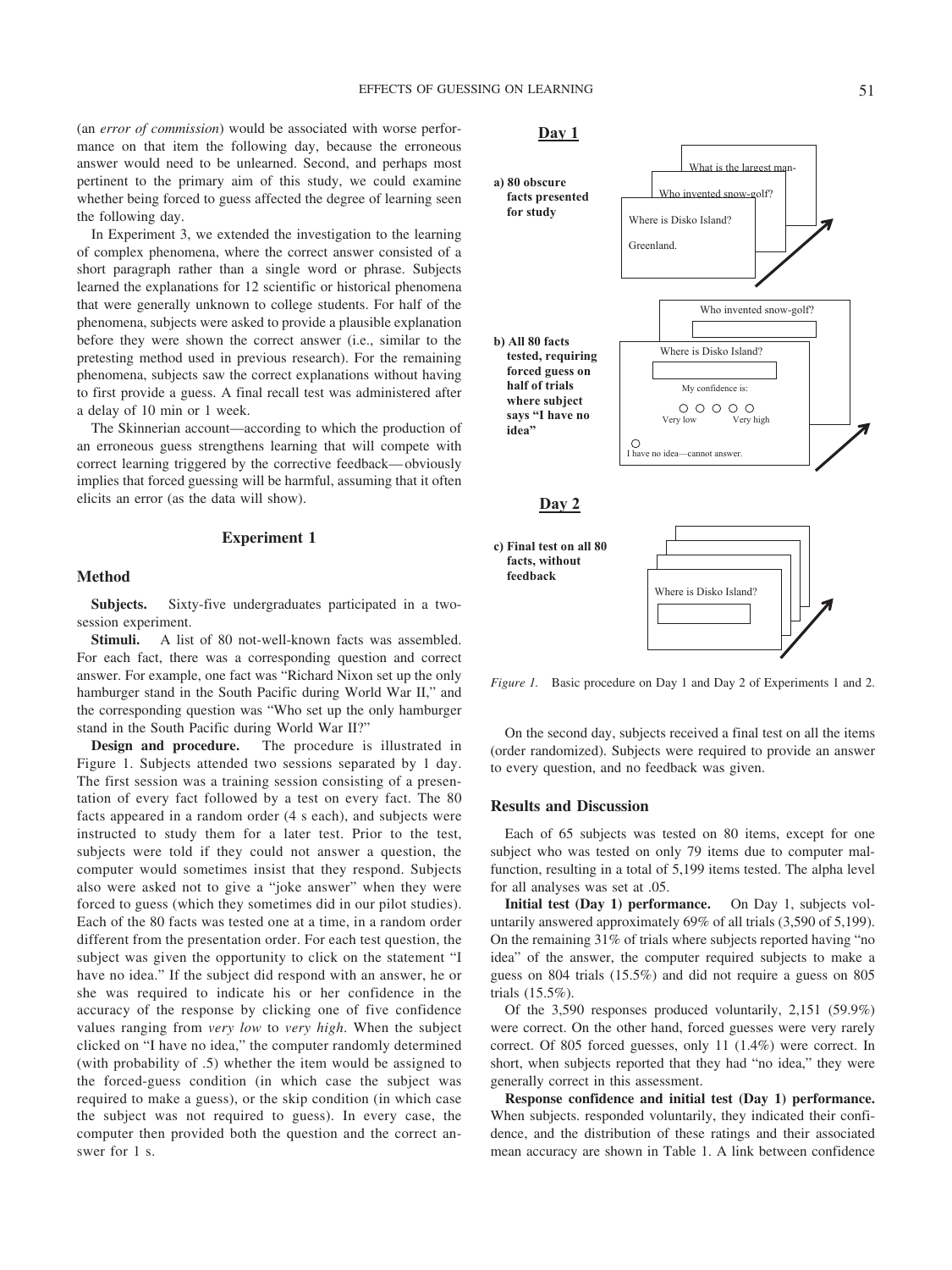Table 1

| Experiment/measure        |                | Confidence rating |      |      |               |  |
|---------------------------|----------------|-------------------|------|------|---------------|--|
|                           | $1$ (very low) |                   |      | 4    | 5 (very high) |  |
| Experiment 1              |                |                   |      |      |               |  |
| Confidence rating $(\%)$  | 19.7           | 7.8               | 10.4 | 9.2  | 52.9          |  |
| Correct responses $(\% )$ | 8.4            | 26.2              | 42.0 | 59.4 | 86.6          |  |
| Experiment 2              |                |                   |      |      |               |  |
| Confidence rating $(\% )$ | 19.2           | 7.6               | 9.0  | 12.6 | 51.5          |  |
| Correct responses $(\% )$ | 8.6            | 21.2              | 47.9 | 67.0 | 82.5          |  |

*Distribution of Confidence Ratings and Associated Mean Accuracy for the Initial Test on Day 1 (Voluntary Answering) in Experiments 1 and 2*

and accuracy is apparent: Responses made with higher confidence tended to be more accurate than those made with lower confidence. The mean within-subject Goodman–Kruskal gamma correlation between response confidence and accuracy (computed across items and then averaged over subjects) was  $.84$  ( $p < .001$ ), confirming a strong positive relationship.

Final test (Day 2) performance. On the final test, mean accuracy equaled 53.1%. Table 2 shows final test performance as a function of the subject's response on the initial test. For initial test questions answered voluntarily and correctly, final test accuracy averaged 90.7%. For items answered voluntarily but incorrectly, final test accuracy averaged 35.8%. For items eliciting "I have no idea" response on the initial test (regardless of whether subjects were forced to guess), final test accuracy averaged 21.3%. The first of these three means was significantly higher than both the second,  $t(64) = 31.54$ ,  $d = 3.91$ , and the third,  $t(63) = 44.20$ ,  $d = 5.52$ .

With regard to the second and third means, final test performance was better for items that elicited spontaneous errors on the initial test than for items that elicited "I have no idea" on the initial test,  $t(63) = 7.40$ ,  $d = 0.92$ . The size of this effect is moderately large according to the criteria of Cohen (1988). Even when the analysis was restricted to spontaneous errors that were made with the lowest confidence, volunteering a wrong answer was still associated with better final test performance than choosing "I have no idea,"  $t(63) = 3.32$ ,  $d = 0.41$ .

**Effects of forced guessing.** When subjects indicated "I have no idea" on a randomly chosen half of the trials, the computer insisted that they produce a guess (as we have seen, these guesses were rarely correct). Subjects in the skip condition exhibited marginally better performance (23.1%) than those in the forcedguess condition (19.0%) on the final test, but this difference was not statistically significant,  $t(63) = 1.56$ ,  $p = .12$ . The 95% confidence interval for the mean difference in performance ranged from  $-1.1\%$  to 9.3%.<sup>1</sup> Of the errors made on the final test in the forced-guess condition, 10.7% were intrusions from prior incorrect guesses.

**Initial test response confidence and final test performance.** Table 3 lists final test performance as a function of accuracy and response confidence on the initial test. Not surprisingly, recall on the final test appeared to be a positive function of confidence in correct answers given on the initial test. This observation was supported by a significant within-subject gamma correlation between confidence (for correct items on the initial test) and final

performance of  $.27$  ( $p = .007$ ). What was less expected was a similar trend observed for items that were wrong on the initial test— confidence was also positively related to final performance, with a gamma correlation of .21 ( $p = .001$ ). That is, greater confidence in spontaneously produced errors on the initial test was associated with greater accuracy on the final test. One might have expected instead that when subjects spontaneously produced the wrong response, the more confidence they had in this response; and therefore, the more difficult it would be to unlearn it and replace it with the correct response. The observed pattern is consistent with the hypercorrection effect reported by Butterfield and Metcalfe (2001), who found that errors made with high confidence were paradoxically better corrected after feedback.

**Summary.** This study examined the consequences of being forced to guess in a fact-learning task on trials in which the subject had said that he or she had "no idea" of the answer. Two basic findings emerged. First, being forced to guess and getting it wrong had no significant effect on the probability of recalling the correct response the following day (our reason for not focusing on the trend toward slightly worse performance in the forced-guess condition will become apparent when we get to Experiment 2). The data offer little support for behaviorists' assertion that producing an error automatically results in its being "stamped" into the mind of the respondent. The rate of intrusions of prior errors when subjects were forced to guess was low, albeit not zero. In any case, just because the same error recurs on the final test does not mean that the prior error necessarily caused the subsequent error. Guessing erroneously does not seem to have any notable overall cost for learning, or if it does, the costs are approximately canceled out by some comparable benefit. Of course, this conclusion may be limited to the case in which the immediate corrective feedback is provided, as in the present experiment.

Second, willingly-offered incorrect responses are a positive prognostic sign, in the sense that they indicate a greater likelihood of ultimately achieving correct learning, as compared to a refusal to guess. This, too, would seem surprising if one assumes that incorrect guesses reflect associations that will need to be unlearned

<sup>&</sup>lt;sup>1</sup> Hoenig and Heisey (2001) argue that performing retrospective power analyses to guide the interpretation of statistically nonsignificant results is inappropriate, and recommend instead the reporting of confidence intervals.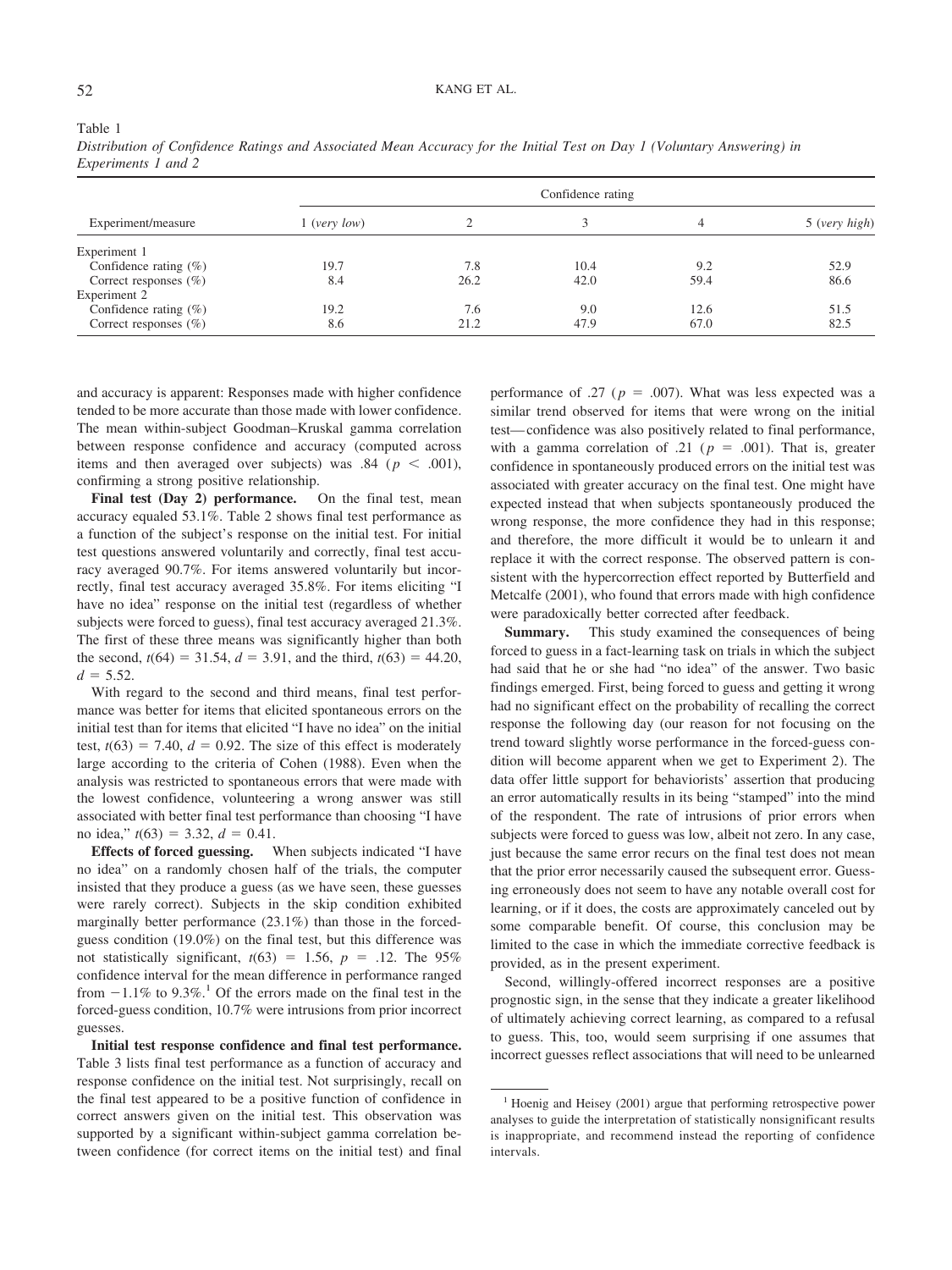| Experiment/variable              | Initial test (Day 1) outcome |       |                         |              |      |  |
|----------------------------------|------------------------------|-------|-------------------------|--------------|------|--|
|                                  | Voluntary response           |       | "I don't know" response |              |      |  |
|                                  | Correct                      | Wrong | Overall                 | Forced guess | Skip |  |
| Experiment 1                     |                              |       |                         |              |      |  |
| Mean final test accuracy $(\%)$  | 90.7                         | 35.8  | 21.3                    | 19.0         | 23.1 |  |
| Pooled count (no.)               | 2,151                        | 1,439 | 1,609                   | 804          | 805  |  |
| Day 2 trials <sup>a</sup> $(\%)$ | 41.4                         | 27.7  | 30.9                    | 15.5         | 15.5 |  |
| Experiment 2                     |                              |       |                         |              |      |  |
| Mean final test accuracy $(\%)$  | 92.7                         | 35.7  | 27.3                    | 28.6         | 25.7 |  |
| Pooled count (no.)               | 1,418                        | 1,004 | 938                     | 483          | 455  |  |
| Day 2 trials <sup>b</sup> $(\%)$ | 42.2                         | 29.9  | 27.9                    | 14.3         | 13.5 |  |

Table 2 *Mean Accuracy on the Final Test (Day 2) Conditionalized on Subject's Response on the Initial Test (Day 1) in Experiments 1 and 2*

 $^{\text{a}} N = 5,199.$   $^{\text{b}} N = 3,360.$ 

before the correct linkage can be developed. This issue will be considered further in the general discussion.

#### **Experiment 2**

In the first experiment, feedback was provided immediately after subjects responded on each trial of the initial test in Session 1. According to behaviorist theory, the effectiveness of reinforcement depends on its temporal proximity to the behavioral response (e.g., Hull, 1943; see also Pressey, 1950). Therefore, one might expect that the harmlessness of forced guessing could be limited to situations in which corrective information is provided without delay. In other words, it is possible that the harm of forced guessing would emerge when the effectiveness of feedback is reduced (i.e., delayed in time from the moment of the erroneous response). This issue was addressed in Experiment 2.

#### **Method**

Experiment 2 was identical to Experiment 1, except that feedback was provided only after the completion of the quizzing on all items in Session 1. After subjects had responded to all 80 questions, the list of 80 facts was shuffled, and each of the facts (i.e., question and correct answer) was displayed for 4 s.

## **Results and Discussion**

Forty-two subjects were tested on 80 items, resulting in a total of 3,360 items.

**Initial test (Day 1) performance.** On Day 1, subjects volunteered responses on approximately 72% of the test trials (2,422 of 3,360). On the remaining  $\sim$  28% of trials where subjects did not spontaneously respond, the computer required forced guessing on

## Table 3

*Final Test (Day 2) Performance as a Function of Response Confidence and Accuracy on the Initial Test (Day 1) in Experiments 1 and 2*

|                                      | Confidence (initial test) |                |      |      |               |  |
|--------------------------------------|---------------------------|----------------|------|------|---------------|--|
| Variable                             | $1$ (very low)            | $\overline{2}$ | 3    | 4    | 5 (very high) |  |
| Experiment 1                         |                           |                |      |      |               |  |
| Correct on initial test              |                           |                |      |      |               |  |
| Wrong on final test (no. of items)   | 17                        | 16             | 23   | 28   | 93            |  |
| Correct on final test (no. of items) | 43                        | 57             | 139  | 192  | 1,543         |  |
| Conditionalized performance $(\%)$   | 71.7                      | 78.1           | 85.8 | 87.3 | 94.3          |  |
| Wrong on initial test                |                           |                |      |      |               |  |
| Wrong on final test (no. of items)   | 479                       | 150            | 137  | 72   | 130           |  |
| Correct on final test (no. of items) | 167                       | 58             | 74   | 40   | 132           |  |
| Conditionalized performance $(\%)$   | 25.9                      | 27.9           | 35.1 | 35.7 | 50.4          |  |
| Experiment 2                         |                           |                |      |      |               |  |
| Correct on initial test              |                           |                |      |      |               |  |
| Wrong on final test (no. of items)   | 7                         | 4              | 10   | 12   | 55            |  |
| Correct on final test (no. of items) | 33                        | 35             | 95   | 193  | 974           |  |
| Conditionalized performance          | 82.5                      | 89.7           | 90.5 | 94.1 | 94.7          |  |
| Wrong on initial test                |                           |                |      |      |               |  |
| Wrong on final test (no. of items)   | 310                       | 102            | 76   | 55   | 137           |  |
| Correct on final test (no. of items) | 116                       | 43             | 38   | 46   | 81            |  |
| Conditionalized performance          | 27.2                      | 29.7           | 33.3 | 45.5 | 37.2          |  |

*Note.* No. of items were pooled across subjects.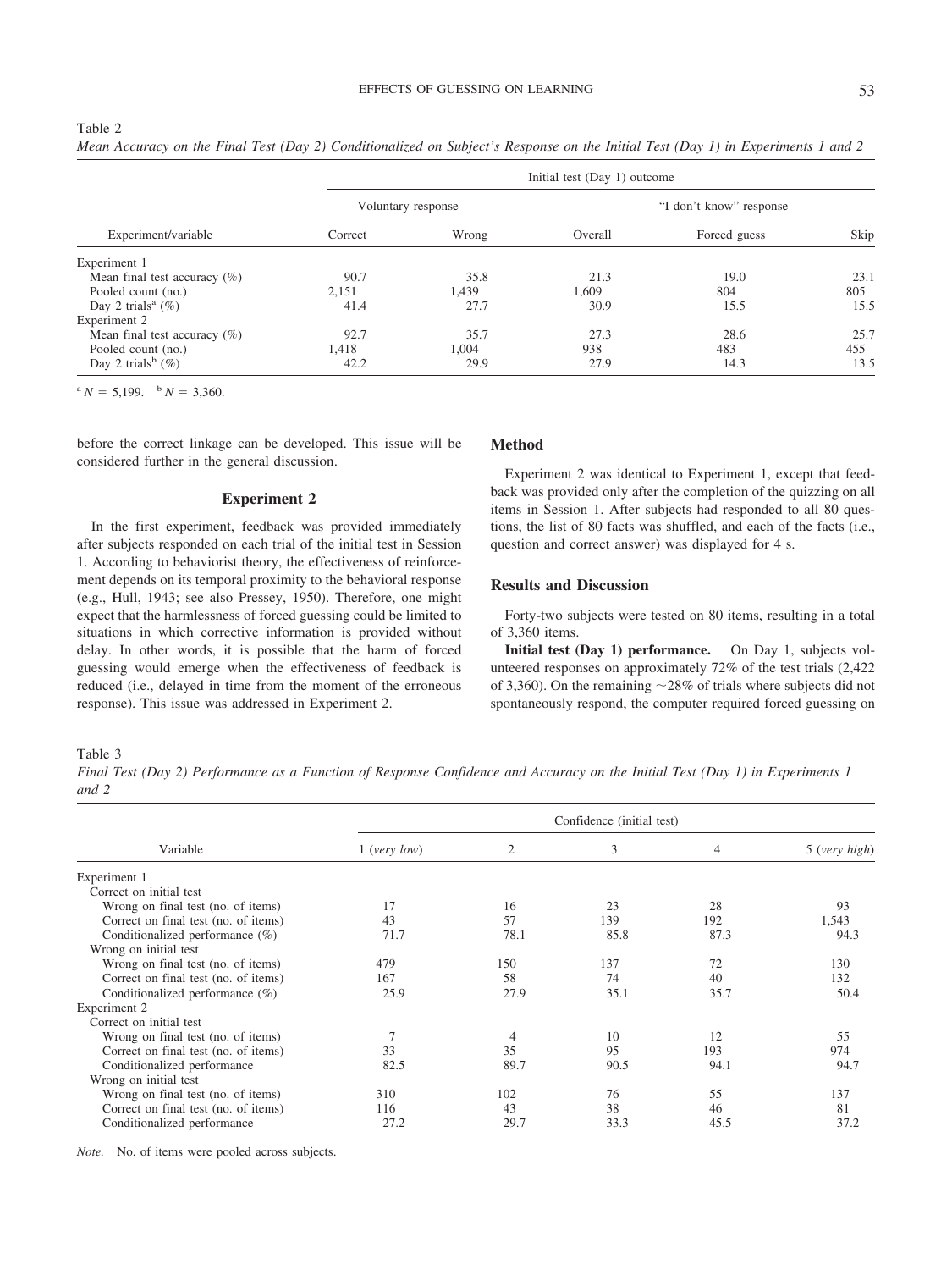483 trials (14.4%), and assigned 455 trials (13.5%) to the skip condition (i.e., moved immediately to the next trial).

Of the 2,422 responses produced without any compulsion, 1418 (58.5%) were correct. As in Experiment 1, forced guesses were rarely correct. Of 483 forced guesses, just 14 (2.9%) were correct.

**Response confidence and initial test (Day 1) performance.** The distribution of confidence ratings and the associated mean accuracy are shown in Table 1. As in Experiment 1, confidence and accuracy appeared to be related: Responses made with higher confidence tended to be more accurate than those given with lower confidence. This positive relationship was evidenced by a mean within-subject Goodman–Kruskal gamma correlation between response confidence and accuracy of .80 ( $p < .001$ ).

**Final test (Day 2) performance.** Overall accuracy on the final test was 56% (1,882/3,360). Table 2 shows performance on the final test as a function of the subject's response to an item on the initial test. For items on the initial test that subjects answered voluntarily and correctly, final test accuracy averaged across subjects was 92.7%. For items that were answered incorrectly (and voluntarily), final test accuracy averaged 35.7%. For items eliciting "I have no idea" on the initial test, final test accuracy averaged 27.3%. The first of these three means was significantly different from both the second,  $t(41) = 26.64$ ,  $d = 4.11$ , and the third,  $t(41) = 25.97, d = 4.01.$ 

As in Experiment 1, final test performance was better for items on which subjects volunteered an incorrect response on Day 1 as compared with items that elicited "I have no idea" responses,  $t(41) = 4.05$ ,  $d = 0.62$ . Even when the analysis was restricted to spontaneous errors that were made with the lowest confidence, volunteering a wrong answer was still associated with reliably better final performance than having "no idea,"  $t(40) = 2.10$ ,  $d =$ 0.33.

**Effects of forced guessing.** In this experiment, for items on which subjects indicated they had "no idea," final test accuracy on skip items (25.7%) was worse than accuracy on forced-guess items (28.6%), but this difference was not statistically significant,  $t < 1$ . Of the errors made on the final test in the forced-guess condition, 14.4% were intrusions from prior incorrect guesses.

**Initial test response confidence and final test performance.** Table 3 lists final test performance as a function of accuracy and response confidence on the initial test. As in Experiment 1, the probability of being correct on the final test appeared to be a positive function of confidence for items that were correct on the initial test. But the mean within-subject gamma correlation between confidence (for correct items on the initial test) and final performance was not significantly different from zero, partly due to a restriction of range (i.e., very high chance of success on the final test for items that were correct on the initial test; gamma cannot be calculated for a subject if one of the variables is a constant). A similar trend was observed for items that were wrong on the initial test— greater confidence in spontaneously produced errors on the initial test was generally associated with greater accuracy on the final test. But again, the mean within-subject gamma correlation was not significantly different from zero.

**Summary.** The results in Experiment 1 were largely replicated in Experiment 2. There was no significant effect of being forced to guess when subjects thought they did not know the correct answer. While it was our suspicion that in the absence of immediate feedback, forced guessing might well have deleterious effects, the results actually showed a trend in the opposite direction, with a slight but unreliable benefit from forced guessing (in Experiment 1, the trend ran in the opposite direction). Putting the results of the two experiments together, it seems reasonable to conclude that forced guessing does not impair fact learning to any notable degree, when feedback is provided fairly soon<sup>2</sup> (but not necessarily immediately). As in the previous experiment, we also found that spontaneous errors of commission are more likely to be corrected, as manifested on a later test, than are errors of omission.

## **Experiment 3**

The previous two experiments showed that producing a wrong guess had no discernable negative impact on subsequent learning of short, discrete facts. Yet information learned in the real world is often more complex. Moreover, guessing in the real world (and especially on classroom tests) may often involve extended construction of an answer, rather than just production of a single isolated fact. It is therefore important to ascertain whether the earlier results generalize to the learning of factual information with richer conceptual structure.

In the third experiment, subjects learned the explanations for various common phenomena, some pertaining to science and others to history or culture. Although these were common phenomena that are familiar to most people, the causal explanations are unknown to the college student sample used (as confirmed by pilot work and the results of Experiment 3). Each item consisted of a question and an answer; the correct answer was a paragraph, rather than just a single word or phrase. Given the increased length of each answer, far fewer items were used than in Experiments 1 and 2. Also, there was no study phase prior to the initial test. Instead, for half of the items, subjects were asked to construct a plausible account before they were shown the correct answer; for the remaining items, the phenomenon and its explanation were presented concurrently. In other words, we used the prequestioning or pretesting method described in the introduction of this article, and this was done for reasons of feasibility—to obtain sufficient numbers of forced-guess versus no-guess items per subject in order to provide a meaningful comparison.

Indeed, we believed that this experiment, perhaps more so than Experiments 1 and 2, should reveal harmful effects of guessing, if any exist. This is because subjects would be composing explanations for familiar phenomena that they presumably found plausible. Since in some sense, the guesses produced would be relatively believable (even if objectively wrong), such a situation would seem most likely to cause interference with the learning of the correct information. Moreover, past research has demonstrated that memory for prose passages (which have richer conceptual structure than isolated facts or word lists) can be very resistant to updating—subjects' errors across multiple recall trials tended to persist despite opportunities to reread the passage (Fritz, Morris, Bjork, Gelman, & Wickens, 2000; Kay, 1955).

<sup>2</sup> We also ran another experiment like the two presented here but in which no feedback was provided on the initial test. The results showed final test performance very near zero for both the continue and forcedguess conditions, which is not surprising in light of prior findings on the necessity of feedback after errors (Pashler, Cepeda, Wixted, & Rohrer, 2005).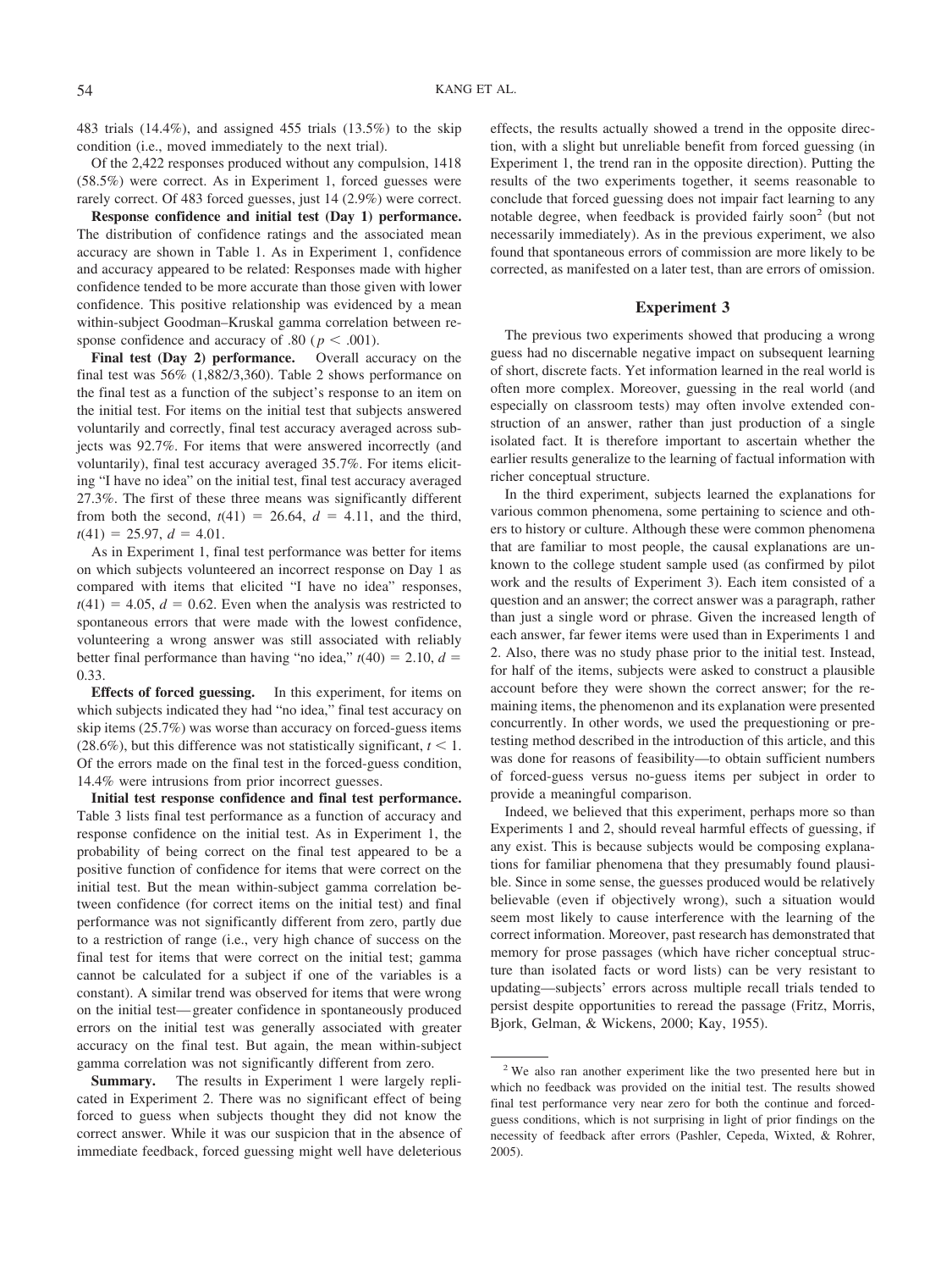## **Method**

**Subjects.** Fifty-four undergraduates participated in partial fulfillment of course requirements.

Stimuli. A list of 12 common phenomena and their corresponding explanations was compiled: half were scientific (e.g., "Why does the moon influence the Earth's tides more than the sun, even though the sun has the greater gravitational pull?"), and half related to history or culture (e.g., "Why do dimes, quarters, and half-dollars have notched edges?"). The items were divided into two equal sets (with three scientific phenomena in each set); one for the pretest condition and one for the study-only condition. The assignment of sets to conditions was fully counterbalanced across subjects.

**Design and procedure.** Subjects were informed that their task was to learn the explanations for particular phenomena for an upcoming test. They were told that the information would be presented in the form of questions and corresponding answers and that for half of the items, they would be presented first with a question only, and their job was to construct an answer to the question, after which they would be shown the correct answer (pretest condition). It was emphasized to the subjects that we did not expect them to have prior knowledge of the correct explanations but that they should nonetheless strive to compose plausible answers, each with at least two to three sentences. Subjects could take as much time as they wanted to make their guess. To help motivate subjects to comply with these instructions, we offered a \$15 cash bonus for each of the six subjects with the overall most plausible guesses. Following the composition of each guess response, subjects rated their confidence in the correctness of the response (5-point scale), after which the question was presented with the correct answer for 90 s. For the other half of the items, the guessing phase was bypassed, and the questions were presented immediately with their answers for 90 s each (study-only condition). Subjects were reminded that for the entire duration of the presentation of the question with its correct answer, they should study and think about the information with a goal of maximizing performance on a later test. Items in the pretest and study-only conditions were combined in a single list and randomly ordered. At the end of the training phase, subjects watched a 10-min unrelated video (i.e., distractor task). Subjects who were assigned to the immediate-test condition  $(n = 30)$  then completed a cued recall test on all items (self-paced). Those who were assigned to the delayed-test condition ( $n = 24$ ) returned to the lab 1 week later for the test.

## **Results and Discussion**

The correct answer to each test question was divided into three critical idea units, so that each response received a score between 0 and 3, inclusively. All responses were scored by two independent raters who were blind to experimental condition, and interrater reliability was high for the final test scoring (.84 at the level of each item; .97 at the level of subject totals). The results reported are based on the average of the two raters' scoring.

**Pretest (guess) performance.** Although accuracy of the responses on the pretest was not the focus of this experiment, we scored the guesses that subjects produced on the pretest for accuracy to check that subjects indeed lacked prior knowledge of the correct information. Mean proportion correct on the pretest was .02, confirming that subjects knew very little about the true causal explanations for the phenomena in question. It was not the case, however, that subjects simply did not bother to make reasonable guesses—the responses were also rated for plausibility on a 4-point scale  $(1 = not at all plausible; 4 = very plausible)$ , and 86.7% of responses received a mean rating at the midpoint (i.e., 2.5 when averaged across two raters) or higher, suggesting that subjects by and large did make an effort to generate answers that could conceivably be true.<sup>3</sup>

Table 4 lists the distribution of confidence ratings given by subjects for their pretest responses. Although the most common rating was of the lowest confidence level (41%), an absolute majority of responses (59%) were made with a relatively higher level of confidence that the response could be correct, suggesting subjects often had some belief in the possible accuracy of the explanations they generated.

**Final test performance.** Mean final test performance is shown in Table 5. Retention interval had the expected impact on recall, with subjects in the immediate test condition outperforming those in the delayed-test condition (75.4% vs. 57.4%). Forcing subjects to guess, however, seemed to have a negligible effect on learning (pretest: 67.0%; study-only: 67.9%). These observations were supported by a 2 (test delay)  $\times$  2 (pretest vs. study-only) mixed analysis of variance, which revealed only a significant main effect of test delay,  $F(1, 52) = 10.99$ , partial  $\eta^2 = .174$ . There was neither a main effect of pretesting nor an interaction with test delay,  $F_s < 1$ . The results did not change when we excluded from the analysis the handful of items that subjects got partially correct on the pretest.

We assessed whether confidence on the pretest (where the guess responses were almost always wrong) was associated with differences in learning of the correct answer. Due to the small number of pretest questions per subject, it was not viable to break the data down into five confidence levels (i.e., there would be too many missing cells to perform a proper analysis). Instead, the items were divided into two sets: (a) those for which subjects gave a confidence rating of 1 (i.e., the lowest level) and (b) everything else (confidence ratings of 2–5). In other words, we compared the impact of guesses that subjects believed were wrong against guesses that subjects believed (with relatively higher confidence) could potentially be correct. Subjects' confidence in their pretest response was not associated with any differences in learning on the final test,  $t < 1$ , in contrast to the evidence of greater accuracy on the final test for higher confidence errors found in Experiment 1 (cf. Butterfield & Metcalfe, 2001).

**Summary.** Producing wrong guesses again did not impair subsequent learning of the correct information, even when the guesses were generally plausible answers. In addition, interfering effects of wrong guesses did not appear even after a 1-week delay, thus reinforcing the main conclusions from the earlier two experiments. Confidence for the guess responses did not demonstrate a relationship with later learning, unlike in the previous experiments,

<sup>&</sup>lt;sup>3</sup> Two research assistants who were unaware of the correct answers rated the pretest responses for plausibility. They were instructed to consider whether each response could conceivably be a true explanation for the phenomenon in question.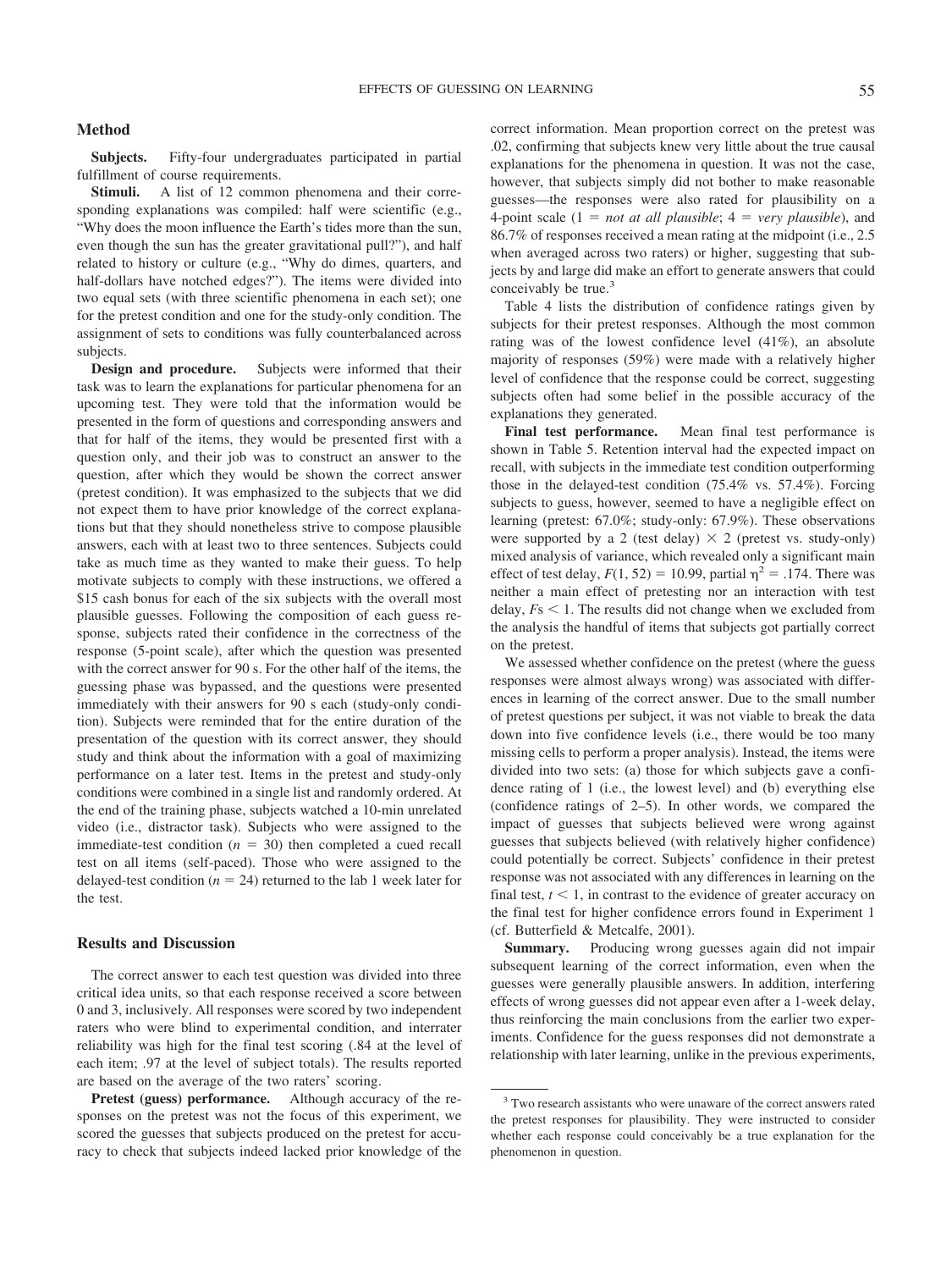Table 4 *Distribution of Confidence Ratings for the Pretest (Guess) Responses in Experiment 3*

| Confidence rating $(\% )$ |      |      |     |               |  |
|---------------------------|------|------|-----|---------------|--|
| $1$ (very low)            |      |      |     | 5 (very high) |  |
| 41.0                      | 26.2 | 19.8 | 8.0 | 4.9           |  |

possibly because there were too few items per subject and hence insufficient power to detect a subtle relationship or perhaps because the relationship may not generalize to more complex materials.

### **General Discussion**

The primary purpose of the present study was to answer the unresolved question of whether learning of facts is affected by guesses, especially incorrect guesses. Influential behaviorists have long asserted that learning is facilitated by the avoidance of errors, for the occurrence of an error does more harm than punishment can offset (e.g., Thorndike, 1932). The claim is that the commission of an error causes it to be ingrained in memory, hence interfering with correct learning (e.g., Guthrie, 1942). Although there were previous studies that attempted to address this issue (e.g., Forlano & Hoffman, 1937), ours is the first to use a procedure that, in our opinion, provides a fairly straightforward model for examining consequences of incorrect guessing for fact learning.

In Experiments 1 and 2, when a subject indicated that he or she was unable to offer an answer for a particular question, the computer randomly decided whether or not to insist that the subject make a guess. Independently assigning items to either the guess or no-guess condition from among those that subjects decide they cannot answer offers two advantages over the prequestioning or pretesting method that was customary in previous research. First, our procedure guarantees that the guess response will almost always be incorrect. In previous studies in which the pretesting method was used, pretest performance was sometimes not reported or on occasion was unexpectedly high (see, e.g., Richland et al., 2009). While the items that subjects answer correctly on the pretest are typically excluded from the analysis, what remains is a comparison of guess and no-guess conditions that is based on different sets of items. The situation is made even worse when pretest performance is not reported or taken into account— one has no idea whether subjects had prior knowledge about some of the items (in which case they were not really guessing the answer). Second, our random assignment technique allows subjects an opportunity to study the information before being tested (unlike the pretesting

method) and hence is arguably more similar to typical testing situations in the real world.

Of course, the pretesting method is not without its own merit. When more complex materials were used in Experiment 3, the number of items had to be reduced, which meant that pretesting was the only feasible way to ensure that we obtained a sufficient number of guess responses from each subject. Regardless of the method used to elicit erroneous guesses from subjects, the results from the present experiments are consistent in suggesting that producing erroneous guesses does not impair learning by any significant degree.

As to why our results diverged from previous studies involving guessing, we point to differences in methodology as the likely factor. Forlano and Hoffman (1937), for example, found that guessing impairs learning of foreign vocabulary, relative to a read-only condition. In that study, the overall time spent in the guessing (pretesting) and read-only conditions was reported to be equal, meaning that the subjects probably had less time to study the correct answer in the guessing than read-only condition. There were insufficient procedural details to assess whether the subjects had enough time to study the feedback; it is possible that their classroom experiment involved a guessing condition that was too rushed, leading to a decrement in learning.

In Experiment 3, even when the to-be-learned material consisted of short paragraphs with more elaborate conceptual structure than discrete facts, generating an erroneous (but plausible) answer did not affect subsequent learning from corrective feedback. At first blush, this finding might appear inconsistent with prior research showing that memory for text passages can be highly resistant to change, such that errors tend to recur across repeated test trials even after rereading (e.g., Fritz et al., 2000). Procedural differences can account for the apparent divergence: In those earlier studies, repeated reading probably had minimal impact on the underlying memory representation of the text because repeated exposure increased subjective familiarity of the text, which may have led to less thorough processing during each rereading opportunity. In contrast, in our study, subjects received only a single presentation of the correct answer (whether preceded by a guess or not), so high levels of familiarity would not likely have been an issue.

Other previous studies found a benefit of guessing, in the context of a pretesting manipulation, in which subjects had to guess the answers to questions before even studying the material. The advantage of pretesting has been attributed to an increase in curiosity about the answer (Berlyne, 1954a, 1954b) and deeper processing of the question and the subsequent correct answer (Kornell et al., 2009). In Experiment 3, we used a pretesting procedure, yet no advantage was found for the pretest condition.

Table 5

*Final Test Performance as a Function of Test Delay and Training Condition in Experiment 3*

| Test delay                             |                      | Pretest      |                  |                     |  |
|----------------------------------------|----------------------|--------------|------------------|---------------------|--|
|                                        | Study-only condition | Overall      | Confidence $= 1$ | Confidence $\geq 2$ |  |
| Immediate (10-min)<br>Delayed (1-week) | 75.8<br>57.9         | 75.0<br>56.9 | 73.7<br>54.5     | 75.7<br>59.1        |  |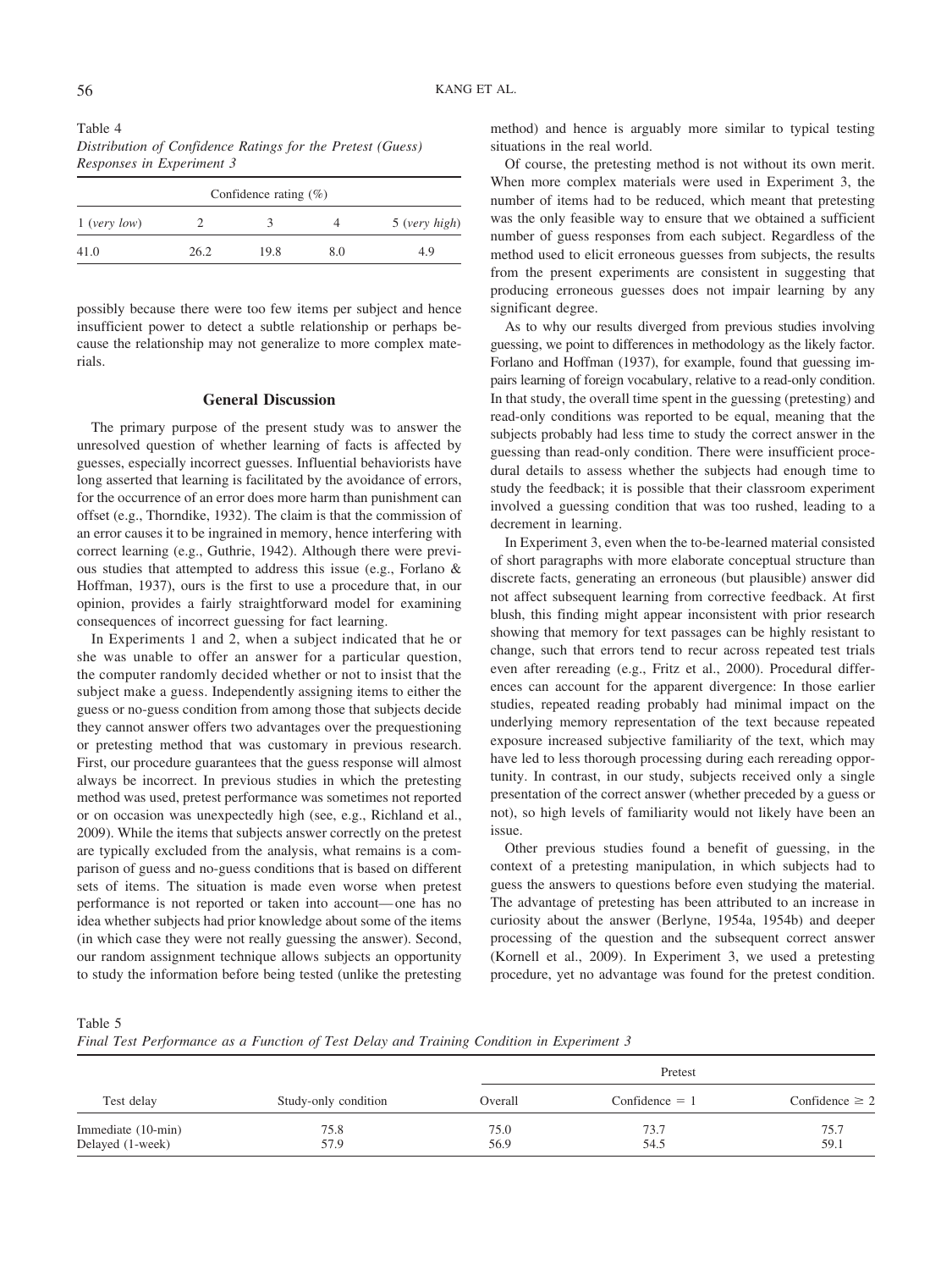Perhaps the study material, which consisted of explanations for various everyday phenomena, inherently induced a high level of curiosity (people tend to be relatively more curious about things that they have some familiarity with; see Berlyne, 1966), thus wiping out the positive effect of pretesting. Alternatively, it could be that the pretesting advantage is not reliable for more complex factual material.

Before we discuss the practical implications of our main findings, we will first discuss an aspect of the present data that we think might shed some light on the role of metacognitive errors in learning.

#### **Hypercorrection Effect**

In Experiment 1, response confidence for wrong responses on the initial test was positively associated with correct recall on the final test—that is, higher confidence errors were better corrected (this trend was observed in Experiment 2 too, but it was not statistically reliable). This unintuitive relationship between response confidence in an error and subsequent correction has been termed *hypercorrection* (Butterfield & Metcalfe, 2001; see also Kulhavy, Yekovich, & Dyer, 1976). One explanation for this effect is that when an individual responds to a question with high confidence and finds that the response is an error, the feedback is unexpected or surprising, leading him or her to encode the feedback more deeply or pay more attention to it (Butterfield & Metcalfe, 2006; Fazio & Marsh, 2009).

Although the positive association between confidence in errors given during the initial test and final recall accuracy found in the first experiment appears consistent with the surprise hypothesis, further consideration of the data suggests some discrepancies. First, if surprise at the feedback causes better learning, then the same hypercorrection should occur for low-confidence *correct* responses—that is, subjects did not expect these responses to be correct, so the feedback should also be surprising and hence better retained on a later test (Butterfield & Metcalfe, 2006; Fazio & Marsh, 2009). In our data, however, we found that confidence for correct responses was positively related to final accuracy, with the correct responses given with the lowest confidence associated with the lowest accuracy on the final test. Second, the lowest confidence wrong responses (i.e., subjects should not have been surprised by the feedback) in Experiments 1 and 2 were still associated with significantly higher final accuracy than items for which subjects refrained from venturing a response, and this difference is not predicted by the surprise hypothesis.

A possible alternative account is that an individual's knowledge of or familiarity with the domain of a test question influences the type of error made and the probability of subsequent error correction (Butterfield & Metcalfe, 2001). In particular, the willingness to volunteer a low-confidence guess (even if it is wrong), relative to withholding a response, may reflect a higher degree of domain knowledge or familiarity, which also facilitates learning of the corrective feedback (i.e., it is easier to integrate new information into existing related knowledge structures). In other words, an individual's decision to either volunteer a guess or omit a response may be a predictor of later successful learning.

It should be pointed out that the two accounts of the hypercorrection effect—surprise and domain knowledge—are by no means mutually exclusive. There is empirical support for the surprise hypothesis, but some aspects of our data are incongruent with that account. Future research is necessary to examine whether our speculations about how domain knowledge influences error correction and the decision to volunteer or withhold a response are supported empirically.

#### **Practical Implications**

More than a century of research on learning and memory has yielded great insights into the nature of our memory systems and the factors that influence learning, with the potential for direct pedagogical application in the classroom or in computer-aided instruction systems. However, practical translation from memory research has often been lacking in educational practice, and one reason may be that contemporary researchers have not focused enough on the sorts of concrete procedural choices that arise in real learning situations (Pashler, Rohrer, Cepeda, & Carpenter, 2007).

The main findings provide some reassurance that requiring a learner to produce factual information even when the learner is highly unsure does not seem to produce a detrimental effect on the ability to profit from feedback. This is important, because a growing body of evidence indicates that retrieval promotes learning and retention better than does rereading (for a review, see Roediger & Karpicke, 2006), and this "retrieval practice" will, of course, occasionally produce incorrect answers. Aside from the use of practice tests in the classroom to promote learning, many computer-based tutoring programs (e.g., Smart.fm, SpacedEd, SuperMemo) incorporate retrieval practice as a core component. Our results suggest that these programs need not discourage students from guessing when they are unsure of the answer. In addition, spontaneous guessing (even if incorrect) may indicate a higher state of learning than the withholding of a response, which may have implications for tutoring systems that feature adaptive sequencing of items based on a user's responses.

It should be pointed out, however, that the lack of any harmful consequences of erroneous guessing may well have important boundary conditions that remain to be determined. In Experiments 1 and 2, the conclusion of a null effect of erroneous guessing was based on items for which subjects chose not to volunteer a response (i.e., they were forced to guess when they had no idea of the answer). In other words, our subjects were clearly aware that the responses they were producing were almost certainly errors. Making errors in situations where errors are easily recognized as such by the subject might not be as harmful as guessing in more ambiguous situations. What about a situation in which the subject responds spontaneously with an erroneous response? Certainly, that too could be considered guessing, especially if the response is not made with high certainty. We did find that responses on the initial test that were offered spontaneously and were wrong (even those given with the lowest confidence) ended up being better corrected than items that subjects chose not to answer. Of course, it would be impossible to randomly assign items to a "spontaneous" guessing condition, and hence any analysis of these spontaneous guesses would necessarily be correlational.

Also, it may be that there are forms of nondeclarative memory for which producing an error does indeed "stamped-in" responses (e.g., poorly planned motor actions like bad golf swings or tennis serves). Even for verbal materials, there may be certain types of learning tasks in which familiarity may play an especially critical role, for which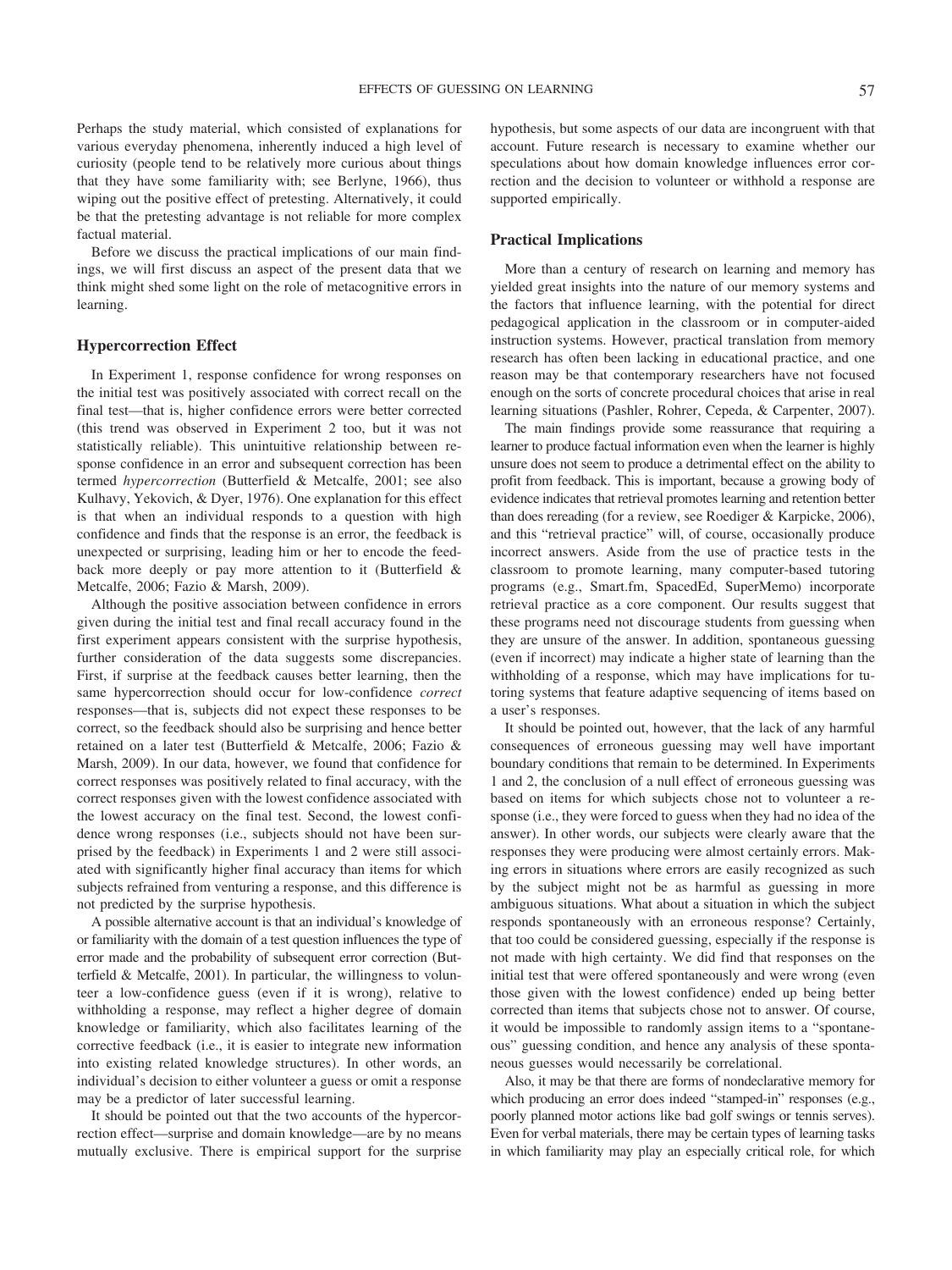incorrect guessing might be harmful (e.g., spelling; see Jacoby &

Hollingshead, 1990, for evidence that being exposed to other people's spelling errors impairs subsequent spelling performance).

For the explicit learning of facts, at least, the present results make a reasonably strong case that with individuals not suffering from memory disorders, wrong guesses do not hurt acquisition of the correct information as long as feedback is provided soon after the errors—and thus that it makes sense to try to obtain the benefits of testing without being overly concerned about the possibility that erroneous responses will result in deleterious learning.

## **References**

- Anderson, N. D., & Craik, F. I. M. (2006). The mnemonic mechanisms of errorless learning. *Neuropsychologia, 44,* 2806 –2813. doi:10.1016/ j.neuropsychologia.2006.05.026
- Baddeley, A., & Wilson, B. A. (1994). When implicit learning fails: Amnesia and the problem of error elimination. *Neuropsychologia, 32,* 53– 68. doi:10.1016/0028-3932(94)90068-X
- Berlyne, D. E. (1954a). A theory of human curiosity. *British Journal of Psychology, 45,* 180 –191.
- Berlyne, D. E. (1954b). An experimental study of human curiosity. *British Journal of Psychology, 45,* 256 –265.
- Berlyne, D. E. (1966). Conditions of prequestioning and retention of meaningful material. *Journal of Educational Psychology, 57,* 128 –132. doi:10.1037/h0023346
- Butterfield, B., & Metcalfe, J. (2001). Errors committed with high confidence are hypercorrected. *Journal of Experimental Psychology: Learning, Memory, and Cognition, 27,* 1491–1494. doi:10.1037/0278- 7393.27.6.1491
- Butterfield, B., & Metcalfe, J. (2006). The correction of errors committed with high confidence. *Metacognition & Learning*, 1, 69-84. doi: 10.1007/s11409-006-6894-z
- Cohen, J. (1988). *Statistical power analysis for the behavioral sciences* (2nd ed.). Hillsdale, NJ: Erlbaum.
- Evans, J. J., Wilson, B. A., Schuri, U., Andrade, J., Baddeley, A., Bruna, O., . . . Taussik, I. (2000). A comparison of "errorless" and "trial-anderror" learning methods for teaching individuals with acquired memory deficits. *Neuropsychological Rehabilitation, 10,* 67–101. doi:10.1080/ 096020100389309
- Fazio, L. K., & Marsh, E. J. (2009). Surprising feedback improves later memory. *Psychonomic Bulletin & Review, 16,* 88 –92.
- Forlano, G., & Hoffman, M. N. H. (1937). Guessing and telling methods in learning words of a foreign language. *Journal of Educational Psychology, 28,* 632– 636. doi:10.1037/h0056518
- Fritz, C. O., Morris, P. E., Bjork, R. A., Gelman, R., & Wickens, T. D. (2000). When further learning fails: Stability and change following repeated presentation of text. *British Journal of Psychology, 91,* 493– 511. doi:10.1348/000712600161952
- Guthrie, E. R. (1942). Conditioning: A theory of learning in terms of stimulus, response, and association. *Yearbook of the National Society for the Study of Education, 41*(2), 17– 60.
- Hoenig, J. M., & Heisey, D. M. (2001). The abuse of power: The pervasive fallacy of power calculations for data analysis. *The American Statistician, 55,* 19 –24.
- Hull, C. L. (1943). *Principles of behavior.* New York, NY: Appleton-Century-Crofts.
- Jacoby, L. L., & Hollingshead, A. (1990). Reading student essays may be hazardous to your spelling: Effects of reading incorrectly and correctly spelled words. *Canadian Journal of Psychology, 44,* 345–358.
- Kang, M. J., Hsu, M., Krajbich, I. M., Loewenstein, G., McClure, S. M., Wang, J. T. Y., & Camerer, C. F. (2009). The wick in the candle of learning: Epistemic curiosity activates reward circuitry and enhances

memory. *Psychological Science, 20,* 963–973. doi:10.1111/j.1467- 9280.2009.02402.x

- Kang, S. H. K., McDermott, K. B., & Roediger, H. L., III (2007). Test format and corrective feedback modify the effect of testing on long-term retention. *European Journal of Cognitive Psychology, 19,* 528 –558. doi:10.1080/09541440601056620
- Kay, H. (1955). Learning and retaining verbal material. *British Journal of Psychology, 46,* 81–100.
- Kornell, N., Hays, M. J., & Bjork, R. A. (2009). Unsuccessful retrieval attempts enhance subsequent learning. *Journal of Experimental Psychology: Learning, Memory, & Cognition, 35,* 989 –998. doi:10.1037/ a0015729
- Kulhavy, R. W., Yekovich, F. R., & Dyer, J. W. (1976). Feedback and response confidence. *Journal of Educational Psychology, 68,* 522–528. doi:10.1037/0022-0663.68.5.522
- McDaniel, M. A., Roediger, H. L., III, & McDermott, K. B. (2007). Generalizing test-enhanced learning from the laboratory to the classroom. *Psychonomic Bulletin & Review, 14,* 200 –206.
- Mozer, M. C., Howe, M., & Pashler, H. (2004). Using testing to enhance learning: A comparison of two hypotheses. In K. Forbus, D. Gentner, & T. Regier (Eds.), *Proceedings of the twenty-sixth annual conference of the Cognitive Science Society* (pp. 975–980). Mahwah, NJ: Erlbaum.
- Parlow, J., & Berlyne, D. E. (1971). The effect of prior guessing on incidental learning of verbal associations. *Journal of Structural Learning, 2,* 55– 65.
- Pashler, H., Cepeda, N., Wixted, J., & Rohrer, D. (2005). When does feedback facilitate learning of words? *Journal of Experimental Psychology: Learning, Memory, and Cognition, 31,* 3– 8. doi:10.1037/0278- 7393.31.1.3
- Pashler, H., Rohrer, D., Cepeda, N., & Carpenter, S. K. (2007). Enhancing learning and retarding forgetting: Choices and consequences. *Psychonomic Bulletin & Review, 14,* 187–193.
- Pressey, S. L. (1950). Development and appraisal of devices providing immediate automatic scoring of objective tests and concomitant selfinstruction. *Journal of Psychology, 29,* 417– 447. doi:10.1080/ 00223980.1950.9916043
- Remmers, H. H., & Remmers, E. M. (1926). The negative suggestion effect on true–false examination questions. *Journal of Educational Psychology, 17,* 52–56. doi:10.1037/h0070067
- Rescorla, R. A., & Wagner, A. R. (1972). A theory of Pavlovian conditioning: Variations in the effectiveness of reinforcement and nonreinforcement. In A. H. Black and W. F. Prokasy (Eds.), *Classical conditioning II: Current theory and research* (pp. 64 –99). New York, NY: Appleton-Century-Crofts.
- Richland, L. E., Kornell, N., & Kao, L. S. (2009). The pretesting effect: Do unsuccessful retrieval attempts enhance learning? *Journal of Experimental Psychology: Applied, 15,* 243–257. doi:10.1037/a0016496
- Roediger, H. L., Agarwal, P. K., Kang, S. H. K., & Marsh, E. J. (2009). Benefits of testing memory: Best practices and boundary conditions. In G. M. Davies and D. B. Wright (Eds.), *Current issues in applied memory* research (pp. 13-49). New York, NY: Psychology Press.
- Roediger, H. L., & Karpicke, J. D. (2006). The power of testing memory: Basic research and implications for educational practice. *Perspectives on Psychological Science, 1,* 181–210. doi:10.1111/j.1745-6916.2006 .00012.x
- Roediger, H. L., III, & Marsh, E. J. (2005). The positive and negative consequences of multiple-choice testing. *Journal of Experimental Psychology: Learning, Memory, and Cognition, 31,* 1155–1159. doi: 10.1037/0278-7393.31.5.1155
- Rumelhart, D. E., Hinton, G. E., & Williams, R. J. (1986, October 9). Learning representations by back-propagating errors. *Nature, 323,* 533– 536. doi:10.1038/323533a0
- Skinner, B. F. (1958, October 24). Teaching machines. *Science, 128,* 969 –977. doi:10.1126/science.128.3330.969